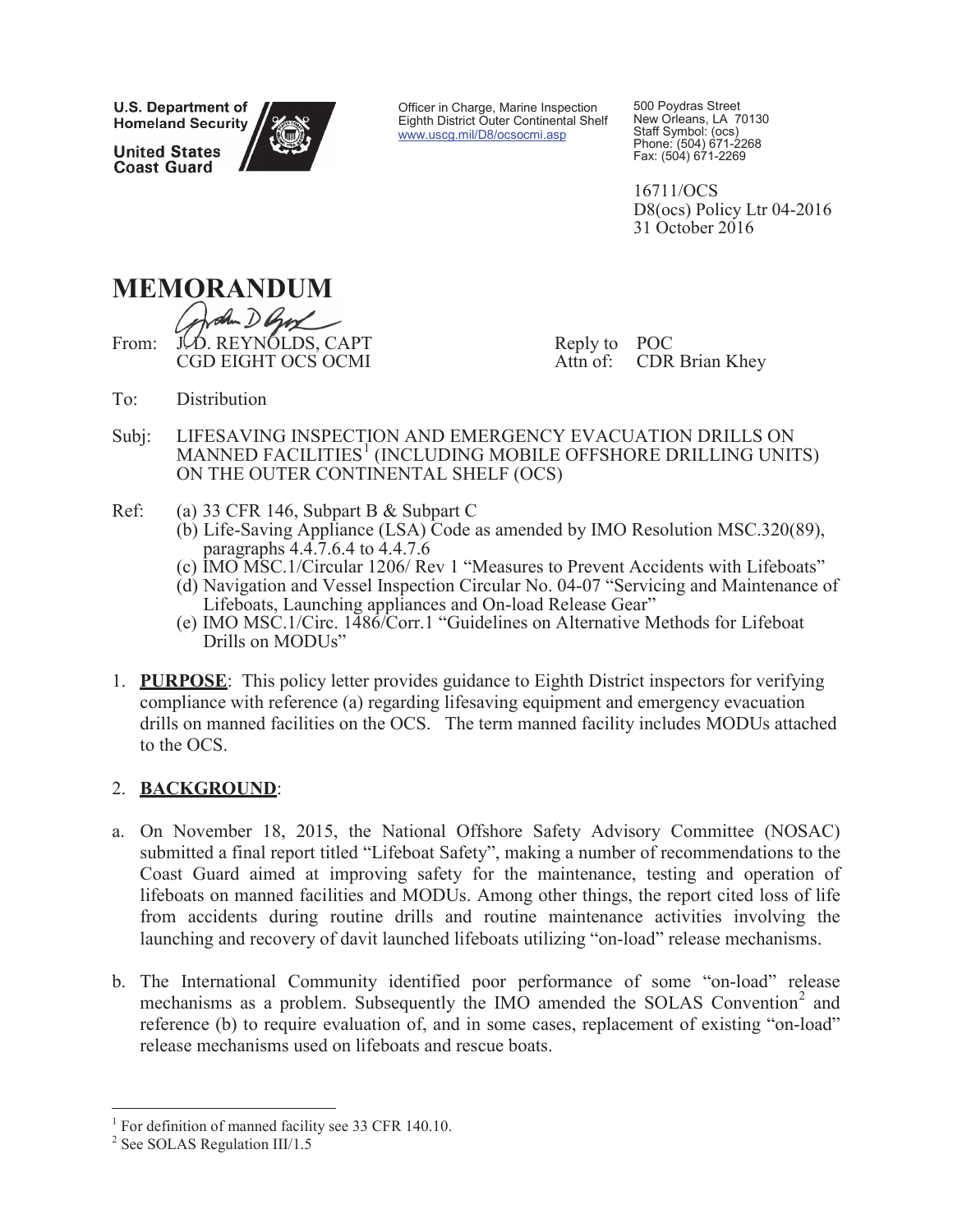c. The Emergency Evacuation Plan (EEP), and the lifeboats and related systems identified in that Plan, are critical for ensuring all persons on board can be evacuated should a catastrophic marine or well integrity incident occur.

# 3. **POLICY**:

### **General**

a. For manned facilities (facilities) the default method for verifying compliance with reference (a) includes a Coast Guard inspector witnessing an emergency evacuation drill (drill) where the assigned crew launches a primary lifesaving device into the water. Facilities may use alternatives to this; suggested alternatives are described in this policy. Alternatives to this should be documented in the facility's approved EEP.

### **Maintenance of Equipment and Witnessing of Drills**

- b. All primary lifesaving equipment should be properly inspected, maintained and operated. When facilities are equipped with lifeboats, inspectors should recommend units follow reference (c) Annex 1 and reference (d) to assist in assuring proper performance of this equipment.
- c. If an inspector is on a facility that has not had a drill witnessed by the Coast Guard in over a year, the inspector should witness a drill prior to departing the facility. Any drill witnessed by a Coast Guard inspector should include lowering and (weather and operations permitting) launching of at least one primary lifesaving device. Where davit launched lifeboats are equipped, a davit launched lifeboat should be the primary lifesaving device launched. For lifeboats lowered by means of falls the procedures found in Annex 2 of reference (c) should be followed. This includes:
	- i. First, lowering and raising the lifeboat **without persons** on board to ascertain that the arrangements function correctly; and
	- ii. Second, ensuring proper operation and releasing of release gear by:
		- A. lowering the lifeboat into the water with only the number of persons on board necessary to safely release and operate it (see reference (c), Annex I, paragraph 2.4); or
		- B. **as an alternative**, using properly arranged/rated hanging-off pennants to operate the releasing mechanism while the release gear is not under load (see reference (c), Annex I, paragraph 2.5).
	- iii. If no evidence exists the facility conducted a drill using the procedures of  $(3)(c)(ii)(A)$  of this policy within the last year, the inspector should issue a requirement to do so. The requirement will ensure the designated crew exercises the equipment as if in an actual emergency in the presence of a inspector or through the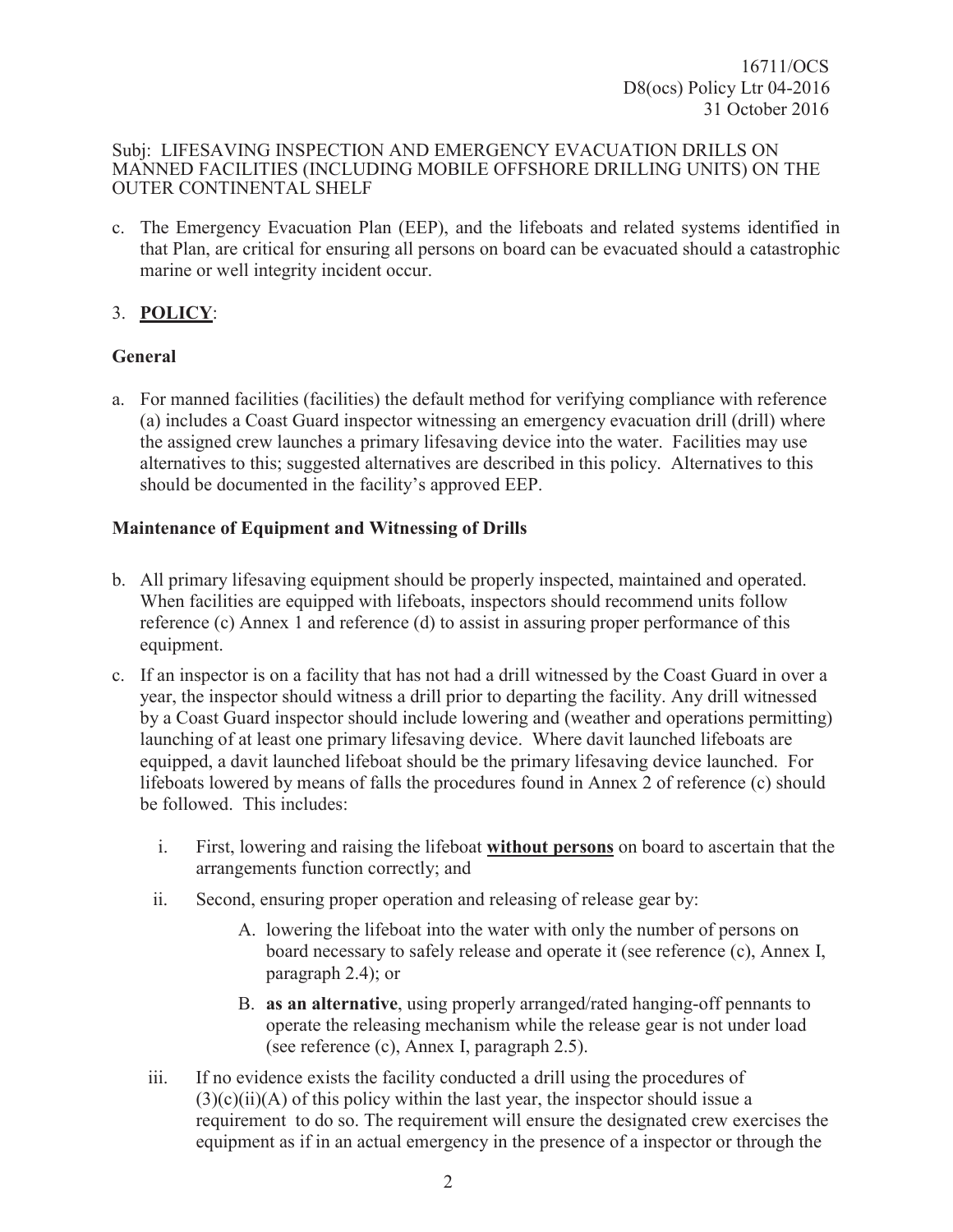use of documented evidence. Dated video, record of crew performance or written attestation by the master, offshore installation manager or designated person-in charge are some examples of acceptable evidence. When drills are performed offshore to clear discrepancies, the facility operator should provide advance notice to the inspector for onsite witnessing of such activities

iv. Third, once the lifeboat is released, the inspector will confirm proper operation of the lifeboat's sprinkler system and propulsion system/ maneuverability. The facility **may use alternate means** to demonstrate proper operation should weather and operations not permit release of the lifeboat into the water. Alternative means to demonstrate proper operation of the lifeboat's release gear/mechanisms, sprinkler system and propulsion system/ maneuverability should be documented in the facility's EEP, emergency drill procedures & logs.

### **Verification of Assigned Crew Competency**

- d. The inspector should ascertain crew competency. At a minimum, this should include inspecting the record of drills and any resulting performance documentation/notes, training records, and any record medium (e.g. video) that may demonstrate competency within the last quarter. The inspector should verify whether the facility conducted a drill using the procedures of  $(3)(c)(ii)(A)$  of this policy within the last quarter.
- e. Unless the facility utilizes an approved alternative, if the facility has not conducted a drill using the procedures of  $(3)(c)(ii)(A)$  of this policy within the last quarter the inspector should issue a requirement to do so. The requirement will ensure the designated crew will perform the drill as if an actual emergency, in the presence of a inspector or through the use of documented evidence. Dated video, record of crew performance or written attestation by the master, offshore installation manager or designated person-in charge are some examples of acceptable evidence. When drills are performed offshore to clear discrepancies, the facility operator should provide advance notice to the inspector for onsite witnessing of such activities.
- f. The facility **may use alternate means** to augment crew training such as simulators described in reference (e). The alternative should be documented in the approved EEP and include documentation of crew members with designated lifesaving responsibilities having participated. Where approved alternatives are used the inspector should not issue a requirement as described in (3)(e) of this policy.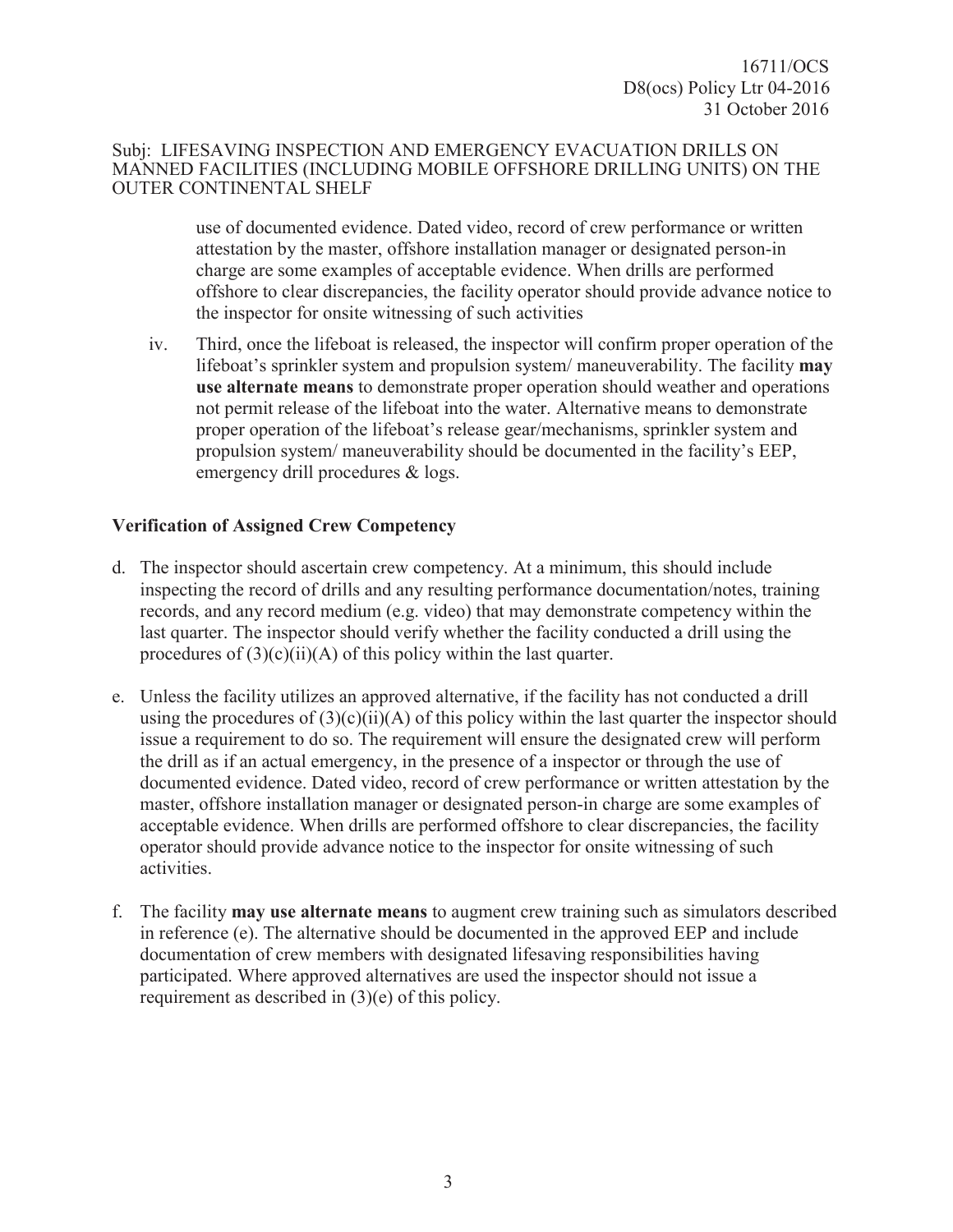### **Loading of Lifeboats**

- g. In an actual emergency, timely loading and launching of lifeboats is critical. Lifesaving Appliance Code (LSA) and Code of Federal Regulations give 3 minutes as a design criterion for lifeboat loading. This can be considered a guideline and it is presumed higher capacity lifeboats will take longer to load in an orderly fashion.
- h. Each facility should conduct a drill to fully load a lifeboat under time critical conditions at least annually if they have at least one lifeboat that has been fitted with certified safeguards to allow the full loading of the lifeboat and prevent against accidental lowering or release of the lifeboat. Training should be provided to all parties so they understand how to embark and strap into a lifeboat. If the operator has a policy against the full loading of a lifeboat for drill/training purposes without certified safeguards in place, the inspector should ensure persons on board possess adequate knowledge on how to embark lifeboats to include proper entry.
- i. Should an inspector identify failure of basic knowledge, a written requirement should be issued to certify each member assigned to a lifeboat has participated in a drill of this type either at a facility or vessel offshore, or at a shoreside facility lifeboat training prop or simulator. The person in charge should provide an opportunity for the inspector to witness and/or participate in a lifeboat loading drill of this type, upon request.

### **Lifeboats on Platforms**

- j. No Coast Guard requirements exist mandating certificated lifeboatman on fixed facilities (platforms), however facility operators may elect to provide such certified persons.
- k. When installed on platforms, lifeboats and related systems should comply with reference (a). For non compliant platforms, inspectors should consult the OCMI for an appropriate period of time to come into compliance.
- l. Operators may not "tag out" lifeboats for prolonged durations. "Out-of-service" lifeboats should be removed from the platform and the muster area in way of the previously positioned lifeboat should be provided with railings or other fall prevention arrangements complying with 33 CFR Part 142. The davit and winch may be left in place with cable/ring removed from the winch. Station Bill(s) should be updated to reflect the removed lifeboat(s).

# **Expanded Safety Management System Examinations**

m. Should deficiencies in primary lifesaving capabilities be observed during inspections, immediate redress of potential conditions of noncompliance should be undertaken to fully restore those capabilities. Deficiency notifications (e.g. CG-835) and/or operational restrictions may be issued.